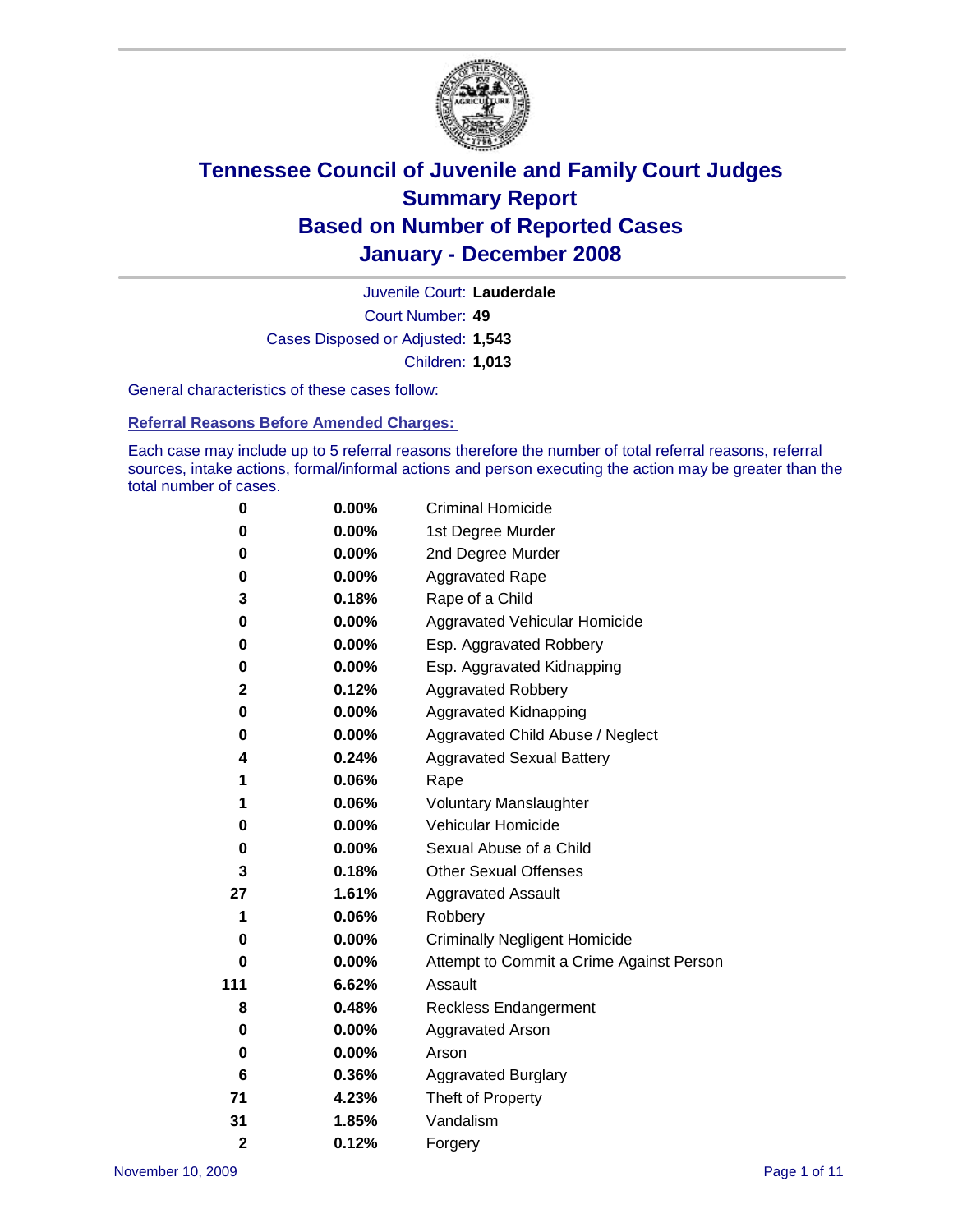

Court Number: **49** Juvenile Court: **Lauderdale** Cases Disposed or Adjusted: **1,543** Children: **1,013**

#### **Referral Reasons Before Amended Charges:**

Each case may include up to 5 referral reasons therefore the number of total referral reasons, referral sources, intake actions, formal/informal actions and person executing the action may be greater than the total number of cases.

| 0  | 0.00%    | <b>Worthless Checks</b>                                     |
|----|----------|-------------------------------------------------------------|
| 0  | 0.00%    | Illegal Possession / Fraudulent Use of Credit / Debit Cards |
| 4  | 0.24%    | <b>Burglary</b>                                             |
| 4  | 0.24%    | Unauthorized Use of a Vehicle                               |
| 0  | $0.00\%$ | <b>Cruelty to Animals</b>                                   |
| 0  | $0.00\%$ | Sale of Controlled Substances                               |
| 2  | 0.12%    | <b>Other Drug Offenses</b>                                  |
| 12 | 0.72%    | <b>Possession of Controlled Substances</b>                  |
| 0  | $0.00\%$ | <b>Criminal Attempt</b>                                     |
| 8  | 0.48%    | Carrying Weapons on School Property                         |
| 5  | 0.30%    | Unlawful Carrying / Possession of a Weapon                  |
| 3  | 0.18%    | <b>Evading Arrest</b>                                       |
| 1  | 0.06%    | Escape                                                      |
| 1  | 0.06%    | Driving Under Influence (DUI)                               |
| 8  | 0.48%    | Possession / Consumption of Alcohol                         |
| 7  | 0.42%    | Resisting Stop, Frisk, Halt, Arrest or Search               |
| 0  | 0.00%    | <b>Aggravated Criminal Trespass</b>                         |
| 7  | 0.42%    | Harassment                                                  |
| 12 | 0.72%    | Failure to Appear                                           |
| 1  | 0.06%    | Filing a False Police Report                                |
| 1  | 0.06%    | Criminal Impersonation                                      |
| 94 | 5.60%    | <b>Disorderly Conduct</b>                                   |
| 10 | 0.60%    | <b>Criminal Trespass</b>                                    |
| 0  | 0.00%    | <b>Public Intoxication</b>                                  |
| 0  | 0.00%    | Gambling                                                    |
| 63 | 3.75%    | <b>Traffic</b>                                              |
| 0  | 0.00%    | Local Ordinances                                            |
| 0  | 0.00%    | Violation of Wildlife Regulations                           |
| 0  | 0.00%    | <b>Contempt of Court</b>                                    |
| 80 | 4.77%    | Violation of Probation                                      |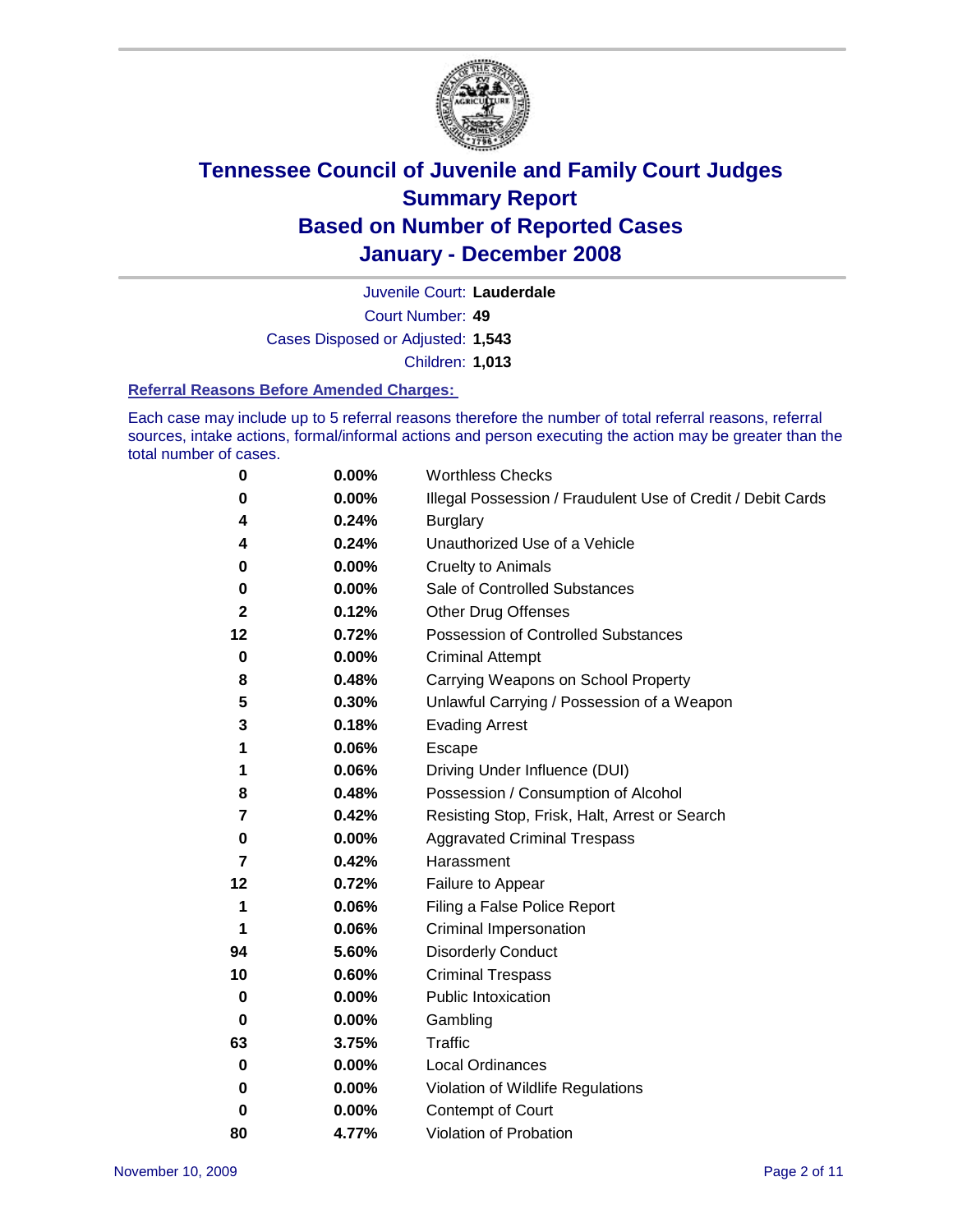

Court Number: **49** Juvenile Court: **Lauderdale** Cases Disposed or Adjusted: **1,543** Children: **1,013**

#### **Referral Reasons Before Amended Charges:**

Each case may include up to 5 referral reasons therefore the number of total referral reasons, referral sources, intake actions, formal/informal actions and person executing the action may be greater than the total number of cases.

| 6           | 0.36%   | Violation of Aftercare                 |
|-------------|---------|----------------------------------------|
| 69          | 4.11%   | <b>Unruly Behavior</b>                 |
| 125         | 7.45%   | Truancy                                |
| 6           | 0.36%   | In-State Runaway                       |
| 0           | 0.00%   | Out-of-State Runaway                   |
| 8           | 0.48%   | Possession of Tobacco Products         |
| 5           | 0.30%   | Violation of a Valid Court Order       |
| 12          | 0.72%   | Violation of Curfew                    |
| $\mathbf 0$ | 0.00%   | Sexually Abused Child                  |
| $\bf{0}$    | 0.00%   | <b>Physically Abused Child</b>         |
| 177         | 10.55%  | Dependency / Neglect                   |
| 4           | 0.24%   | <b>Termination of Parental Rights</b>  |
| 0           | 0.00%   | <b>Violation of Pretrial Diversion</b> |
| 0           | 0.00%   | Violation of Informal Adjustment       |
| 0           | 0.00%   | <b>Judicial Review</b>                 |
| 0           | 0.00%   | <b>Administrative Review</b>           |
| 0           | 0.00%   | <b>Foster Care Review</b>              |
| 69          | 4.11%   | Custody                                |
| 0           | 0.00%   | Visitation                             |
| 71          | 4.23%   | Paternity / Legitimation               |
| 437         | 26.04%  | <b>Child Support</b>                   |
| 0           | 0.00%   | <b>Request for Medical Treatment</b>   |
| 0           | 0.00%   | <b>Consent to Marry</b>                |
| 95          | 5.66%   | Other                                  |
| 1,678       | 100.00% | <b>Total Referrals</b>                 |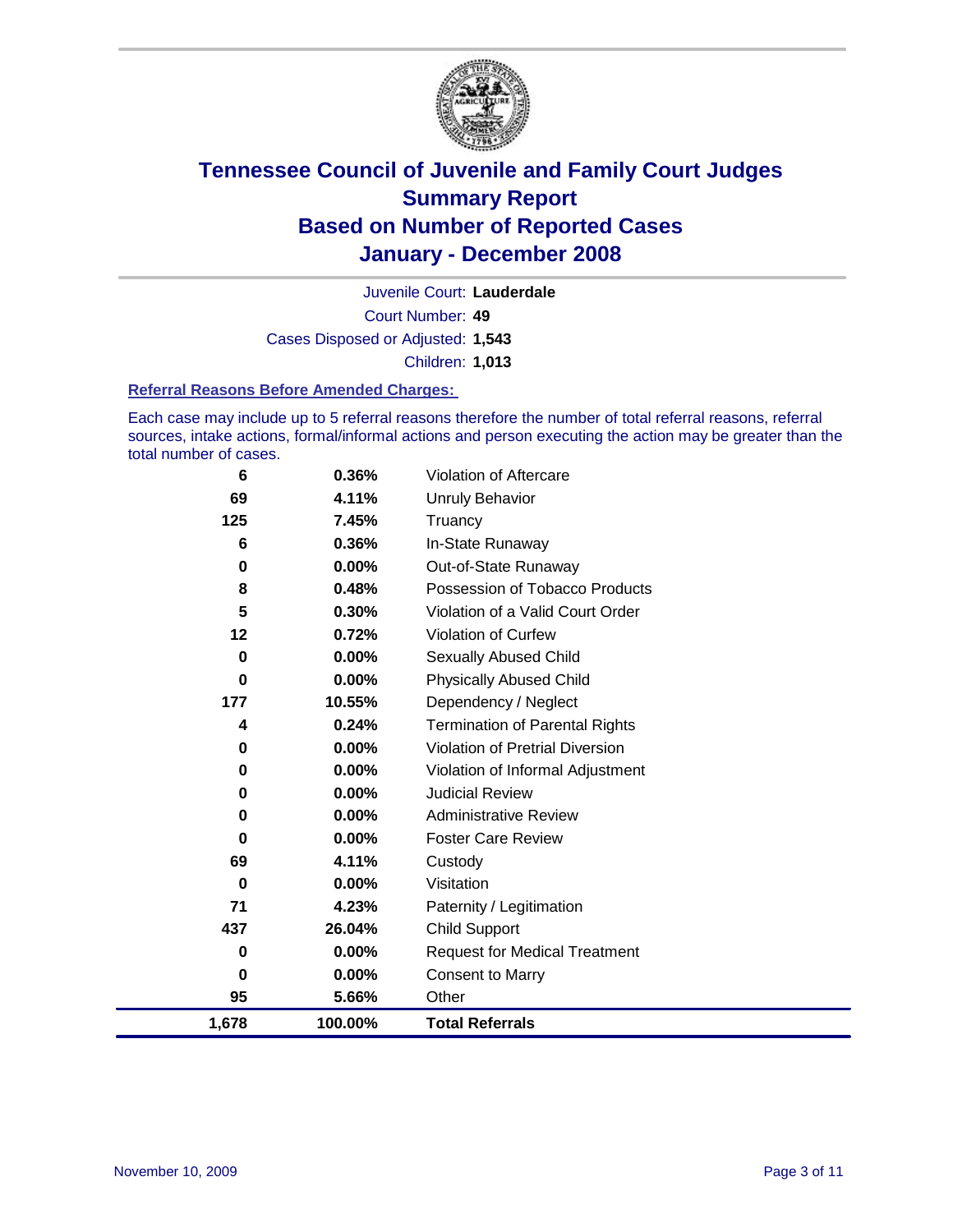

|                            |                                   | Juvenile Court: Lauderdale        |
|----------------------------|-----------------------------------|-----------------------------------|
|                            |                                   | Court Number: 49                  |
|                            | Cases Disposed or Adjusted: 1,543 |                                   |
|                            |                                   | Children: 1,013                   |
| <b>Referral Sources: 1</b> |                                   |                                   |
| 306                        | 18.24%                            | Law Enforcement                   |
| 535                        | 31.88%                            | Parents                           |
| 127                        | $7.57\%$                          | <b>Relatives</b>                  |
| 0                          | $0.00\%$                          | Self                              |
| 192                        | 11.44%                            | School                            |
| 0                          | $0.00\%$                          | <b>CSA</b>                        |
| 189                        | 11.26%                            | <b>DCS</b>                        |
| 0                          | $0.00\%$                          | <b>Other State Department</b>     |
| 0                          | $0.00\%$                          | <b>District Attorney's Office</b> |
| 192                        | 11.44%                            | <b>Court Staff</b>                |
| 0                          | $0.00\%$                          | Social Agency                     |
| 10                         | 0.60%                             | <b>Other Court</b>                |

| 1,678 | 100.00%  | <b>Total Referral Sources</b> |  |
|-------|----------|-------------------------------|--|
| 38    | 2.26%    | Other                         |  |
| 0     | $0.00\%$ | Unknown                       |  |
| 0     | $0.00\%$ | Hospital                      |  |
| 0     | $0.00\%$ | Child & Parent                |  |
| 89    | 5.30%    | Victim                        |  |
| ΊU    | U.OU%    | <b>Other Court</b>            |  |

### **Age of Child at Referral: 2**

| 0   | 0.00%  | <b>Unknown</b>     |                                   |
|-----|--------|--------------------|-----------------------------------|
| 24  | 2.37%  | Ages 19 and Over   |                                   |
| 118 | 11.65% | Ages 17 through 18 |                                   |
| 195 | 19.25% | Ages 15 through 16 |                                   |
| 143 | 14.12% | Ages 13 through 14 |                                   |
| 94  | 9.28%  | Ages 11 through 12 |                                   |
| 439 | 43.34% | Ages 10 and Under  |                                   |
|     |        |                    | 1,013<br><b>Total Child Count</b> |

<sup>1</sup> If different than number of Referral Reasons (1678), verify accuracy of your court's data.

<sup>2</sup> One child could be counted in multiple categories, verify accuracy of your court's data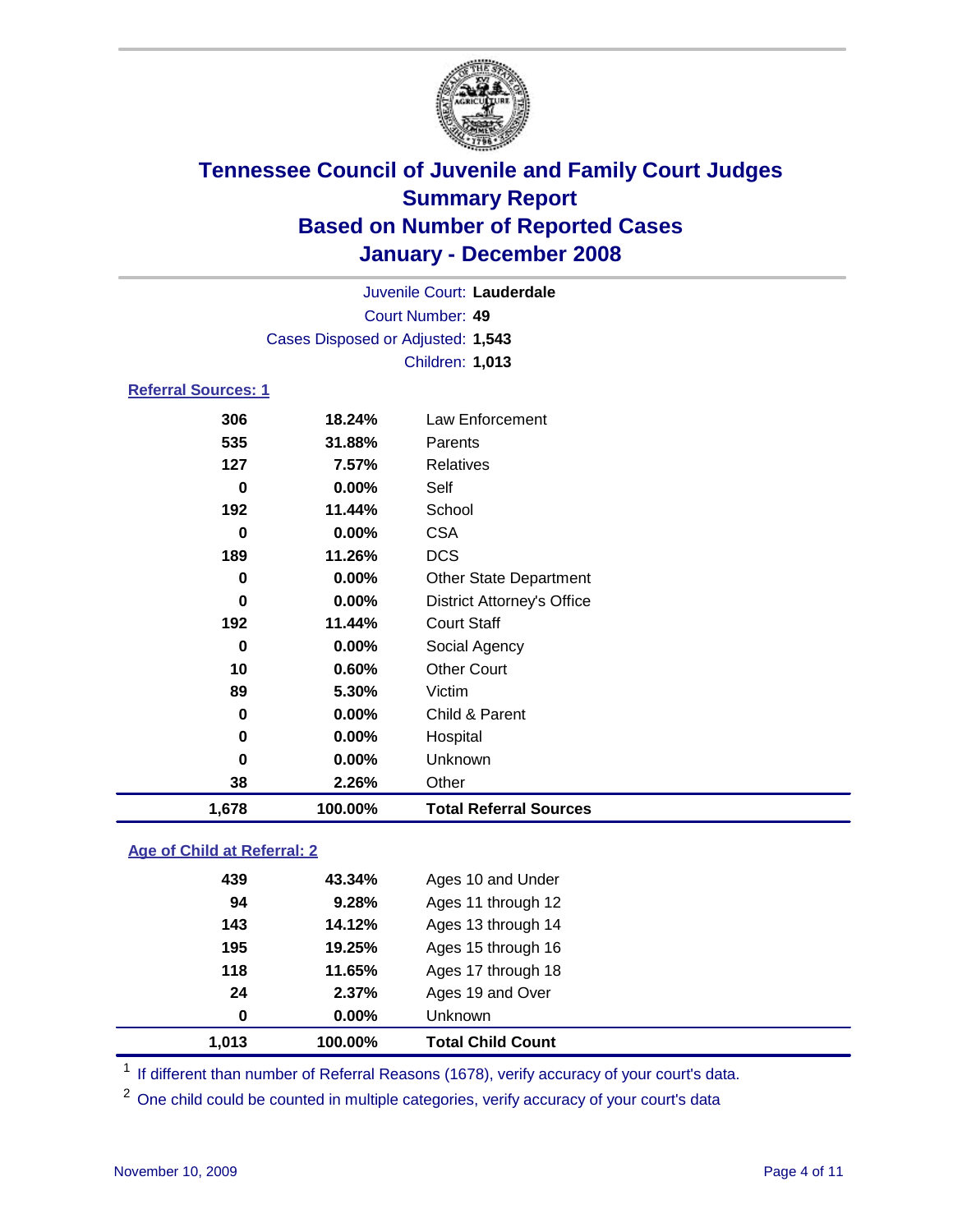

| Juvenile Court: Lauderdale              |                  |                          |  |
|-----------------------------------------|------------------|--------------------------|--|
|                                         | Court Number: 49 |                          |  |
| Cases Disposed or Adjusted: 1,543       |                  |                          |  |
|                                         |                  | Children: 1,013          |  |
| Sex of Child: 1                         |                  |                          |  |
| 540                                     | 53.31%           | Male                     |  |
| 473                                     | 46.69%           | Female                   |  |
| $\bf{0}$                                | 0.00%            | Unknown                  |  |
| 1,013                                   | 100.00%          | <b>Total Child Count</b> |  |
| Race of Child: 1                        |                  |                          |  |
| 485                                     | 47.88%           | White                    |  |
| 505                                     | 49.85%           | African American         |  |
| 6                                       | 0.59%            | Native American          |  |
| $\bf{0}$                                | 0.00%            | Asian                    |  |
| 10                                      | 0.99%            | Mixed                    |  |
| $\overline{7}$                          | 0.69%            | Unknown                  |  |
| 1,013                                   | 100.00%          | <b>Total Child Count</b> |  |
| <b>Hispanic Origin: 1</b>               |                  |                          |  |
| 6                                       | 0.59%            | Yes                      |  |
| 1,007                                   | 99.41%           | <b>No</b>                |  |
| $\bf{0}$                                | 0.00%            | Unknown                  |  |
| 1,013                                   | 100.00%          | <b>Total Child Count</b> |  |
| <b>School Enrollment of Children: 1</b> |                  |                          |  |
| 733                                     | 72.36%           | Yes                      |  |
| 279                                     | 27.54%           | No                       |  |
| 1                                       | 0.10%            | Unknown                  |  |
| 1,013                                   | 100.00%          | <b>Total Child Count</b> |  |

<sup>1</sup> One child could be counted in multiple categories, verify accuracy of your court's data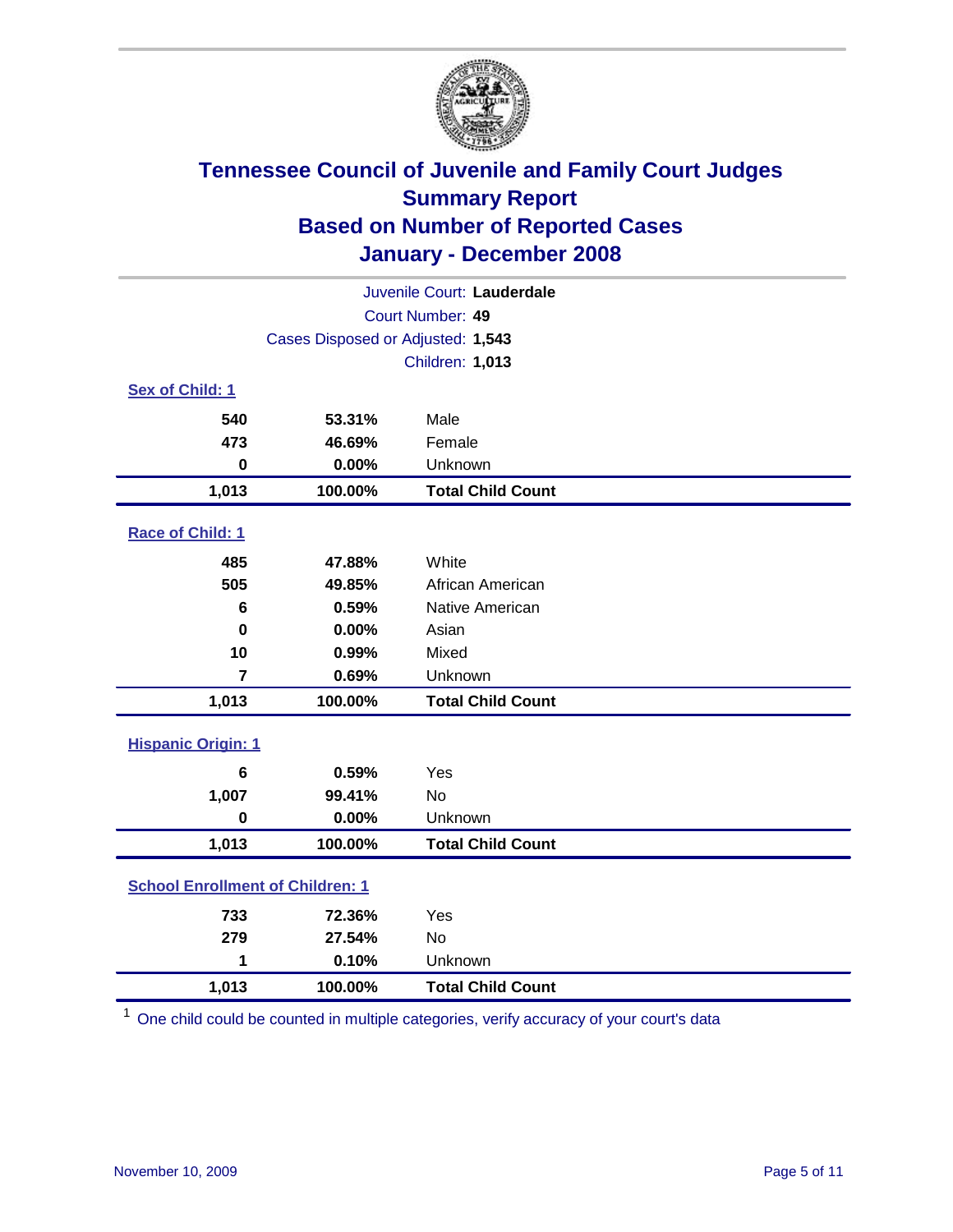

Court Number: **49** Juvenile Court: **Lauderdale** Cases Disposed or Adjusted: **1,543** Children: **1,013**

#### **Living Arrangement of Child at Time of Referral: 1**

| 1,013        | 100.00%  | <b>Total Child Count</b>     |
|--------------|----------|------------------------------|
| 3            | 0.30%    | Other                        |
| 1            | 0.10%    | Unknown                      |
| 26           | 2.57%    | Independent                  |
| 0            | $0.00\%$ | In an Institution            |
| 2            | 0.20%    | In a Residential Center      |
| 21           | 2.07%    | In a Group Home              |
| 20           | 1.97%    | With Foster Family           |
| $\mathbf{2}$ | 0.20%    | With Adoptive Parents        |
| 147          | 14.51%   | <b>With Relatives</b>        |
| 70           | 6.91%    | With Father                  |
| 618          | 61.01%   | With Mother                  |
| 22           | 2.17%    | With Mother and Stepfather   |
| 17           | 1.68%    | With Father and Stepmother   |
| 64           | 6.32%    | With Both Biological Parents |

#### **Type of Detention: 2**

| 1,543 | 100.00%  | <b>Total Detention Count</b> |  |
|-------|----------|------------------------------|--|
| 0     | 0.00%    | Other                        |  |
| 1,486 | 96.31%   | Does Not Apply               |  |
| 0     | 0.00%    | <b>Unknown</b>               |  |
| 35    | 2.27%    | <b>Psychiatric Hospital</b>  |  |
| 1     | 0.06%    | Jail - No Separation         |  |
| 0     | $0.00\%$ | Jail - Partial Separation    |  |
| 0     | 0.00%    | Jail - Complete Separation   |  |
| 21    | 1.36%    | Juvenile Detention Facility  |  |
| 0     | 0.00%    | Non-Secure Placement         |  |
|       |          |                              |  |

<sup>1</sup> One child could be counted in multiple categories, verify accuracy of your court's data

<sup>2</sup> If different than number of Cases (1543) verify accuracy of your court's data.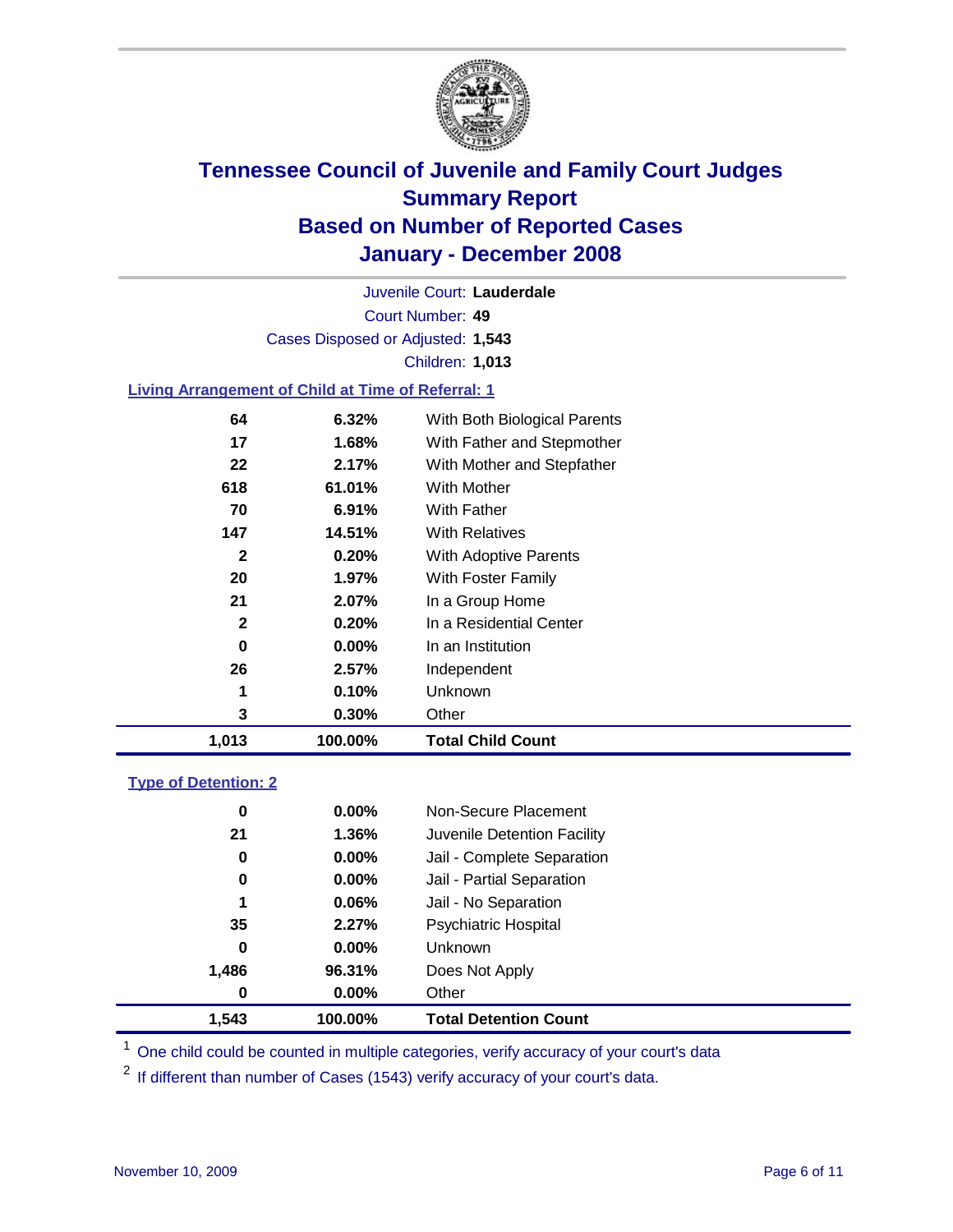

|                                                    | Juvenile Court: Lauderdale        |                                      |  |  |
|----------------------------------------------------|-----------------------------------|--------------------------------------|--|--|
|                                                    | Court Number: 49                  |                                      |  |  |
|                                                    | Cases Disposed or Adjusted: 1,543 |                                      |  |  |
|                                                    |                                   | Children: 1,013                      |  |  |
| <b>Placement After Secure Detention Hearing: 1</b> |                                   |                                      |  |  |
| 26                                                 | 1.69%                             | Returned to Prior Living Arrangement |  |  |
| $\mathbf 0$                                        | 0.00%                             | Juvenile Detention Facility          |  |  |
| 8                                                  | 0.52%                             | Jail                                 |  |  |
| 13<br>0.84%<br>Shelter / Group Home                |                                   |                                      |  |  |
| $\bf{0}$                                           | 0.00%                             | <b>Foster Family Home</b>            |  |  |
| 5                                                  | 0.32%                             | Psychiatric Hospital                 |  |  |
| 0                                                  | 0.00%                             | Unknown                              |  |  |
| 1,486                                              | 96.31%                            | Does Not Apply                       |  |  |
| 5<br>0.32%<br>Other                                |                                   |                                      |  |  |
| 1,543                                              | 100.00%                           | <b>Total Placement Count</b>         |  |  |
| <b>Intake Actions: 2</b>                           |                                   |                                      |  |  |
|                                                    |                                   |                                      |  |  |
| 1,524                                              | 90.82%                            | <b>Petition Filed</b>                |  |  |
| 89                                                 | 5.30%                             | <b>Motion Filed</b>                  |  |  |
| 65                                                 | 3.87%                             | <b>Citation Processed</b>            |  |  |
| 0                                                  | 0.00%                             | Notification of Paternity Processed  |  |  |
| 0                                                  | 0.00%                             | Scheduling of Judicial Review        |  |  |
| 0                                                  | 0.00%                             | Scheduling of Administrative Review  |  |  |
| 0                                                  | 0.00%                             | Scheduling of Foster Care Review     |  |  |
| 0                                                  | 0.00%                             | Unknown                              |  |  |
| 0                                                  | 0.00%                             | Does Not Apply                       |  |  |
| 0                                                  | 0.00%                             | Other                                |  |  |
| 1,678                                              | 100.00%                           | <b>Total Intake Count</b>            |  |  |

<sup>1</sup> If different than number of Cases (1543) verify accuracy of your court's data.

<sup>2</sup> If different than number of Referral Reasons (1678), verify accuracy of your court's data.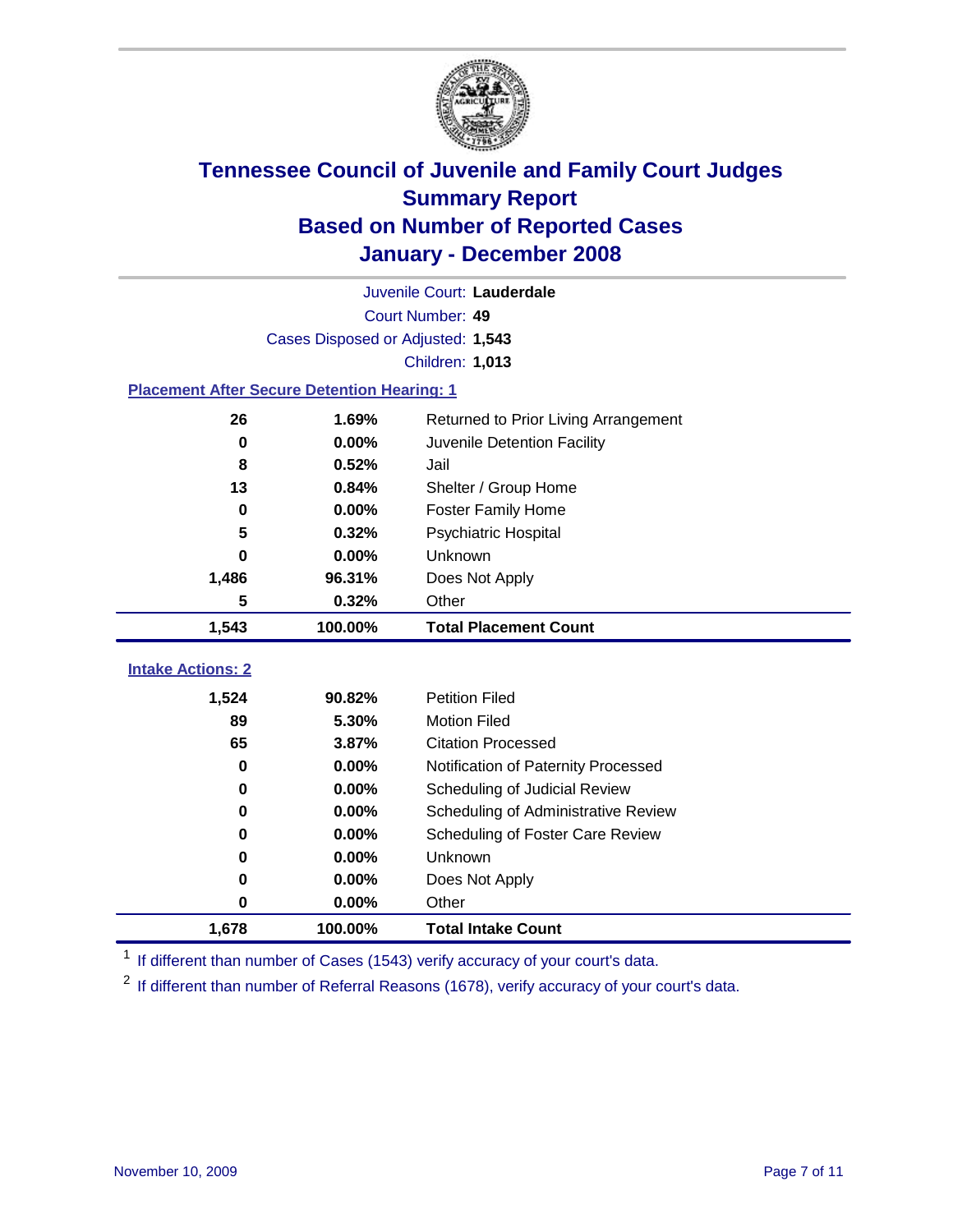

Court Number: **49** Juvenile Court: **Lauderdale** Cases Disposed or Adjusted: **1,543** Children: **1,013**

#### **Last Grade Completed by Child: 1**

| 0.00%<br>Preschool<br>0<br>5<br>0.49% | Kindergarten<br>1st Grade    |
|---------------------------------------|------------------------------|
|                                       |                              |
|                                       |                              |
| 60<br>5.92%                           |                              |
| 2nd Grade<br>26<br>2.57%              |                              |
| 50<br>3rd Grade<br>4.94%              |                              |
| 4th Grade<br>33<br>3.26%              |                              |
| 5th Grade<br>41<br>4.05%              |                              |
| 45<br>4.44%<br>6th Grade              |                              |
| 7th Grade<br>109<br>10.76%            |                              |
| 65<br>6.42%<br>8th Grade              |                              |
| 9th Grade<br>79<br>7.80%              |                              |
| 85<br>8.39%                           | 10th Grade                   |
| 95<br>9.38%                           | 11th Grade                   |
| 0.00%<br>0                            | 12th Grade                   |
| 0.00%<br>0                            | Non-Graded Special Ed        |
| 0.10%<br><b>GED</b>                   |                              |
| 45<br>4.44%                           | Graduated                    |
| 26.46%<br>268                         | <b>Never Attended School</b> |
| 0.59%<br>Unknown<br>6                 |                              |
| 0.00%<br>Other<br>0                   |                              |
| 1,013<br>100.00%                      | <b>Total Child Count</b>     |

### **Enrolled in Special Education: 1**

| $0.00\%$<br>Unknown<br>$\bf{0}$<br>1,013<br><b>Total Child Count</b><br>100.00% |  |
|---------------------------------------------------------------------------------|--|
| 981<br>96.84%<br>No                                                             |  |
| 32<br>3.16%<br>Yes                                                              |  |

<sup>1</sup> One child could be counted in multiple categories, verify accuracy of your court's data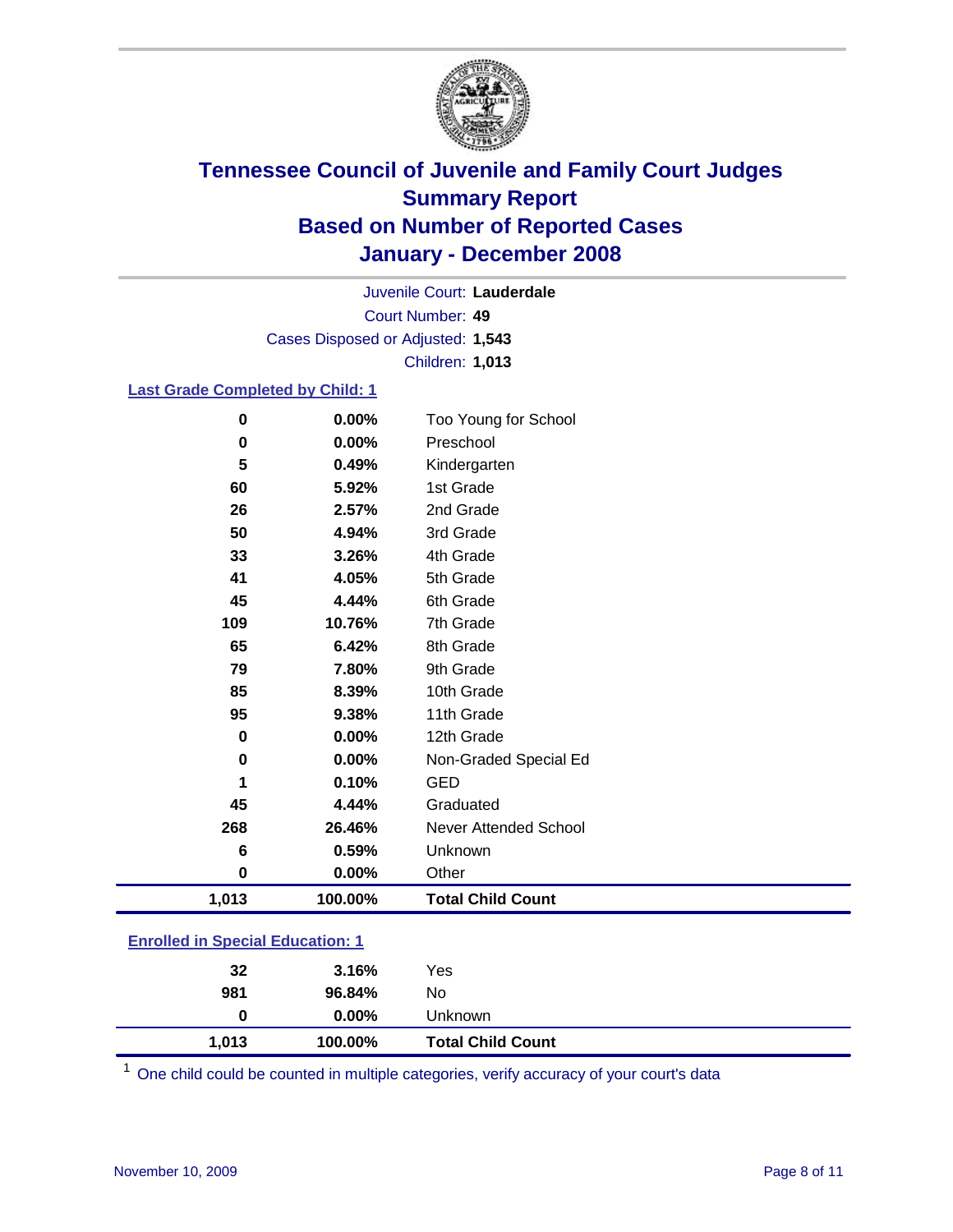

|                              |                                   | Juvenile Court: Lauderdale |
|------------------------------|-----------------------------------|----------------------------|
|                              |                                   | Court Number: 49           |
|                              | Cases Disposed or Adjusted: 1,543 |                            |
|                              |                                   | Children: 1,013            |
| <b>Action Executed By: 1</b> |                                   |                            |
| 1,505                        | 89.69%                            | Judge                      |
| 0                            | $0.00\%$                          | Referee                    |
| 173                          | 10.31%                            | <b>YSO</b>                 |
| 0                            | 0.00%                             | Other                      |
| 0                            | 0.00%                             | Unknown                    |
| 1,678                        | 100.00%                           | <b>Total Action Count</b>  |

### **Formal / Informal Actions: 1**

| 25    | 1.49%    | Dismissed                                        |
|-------|----------|--------------------------------------------------|
| 4     | 0.24%    | Retired / Nolle Prosequi                         |
| 473   | 28.19%   | <b>Complaint Substantiated Delinquent</b>        |
| 164   | 9.77%    | <b>Complaint Substantiated Status Offender</b>   |
| 76    | 4.53%    | <b>Complaint Substantiated Dependent/Neglect</b> |
| 0     | 0.00%    | <b>Complaint Substantiated Abused</b>            |
| 0     | $0.00\%$ | <b>Complaint Substantiated Mentally III</b>      |
| 173   | 10.31%   | Informal Adjustment                              |
| 0     | $0.00\%$ | <b>Pretrial Diversion</b>                        |
| 0     | $0.00\%$ | <b>Transfer to Adult Court Hearing</b>           |
| 0     | $0.00\%$ | Charges Cleared by Transfer to Adult Court       |
| 762   | 45.41%   | Special Proceeding                               |
| 0     | $0.00\%$ | <b>Review Concluded</b>                          |
| 1     | $0.06\%$ | Case Held Open                                   |
| 0     | $0.00\%$ | Other                                            |
| 0     | $0.00\%$ | <b>Unknown</b>                                   |
| 1,678 | 100.00%  | <b>Total Action Count</b>                        |

<sup>1</sup> If different than number of Referral Reasons (1678), verify accuracy of your court's data.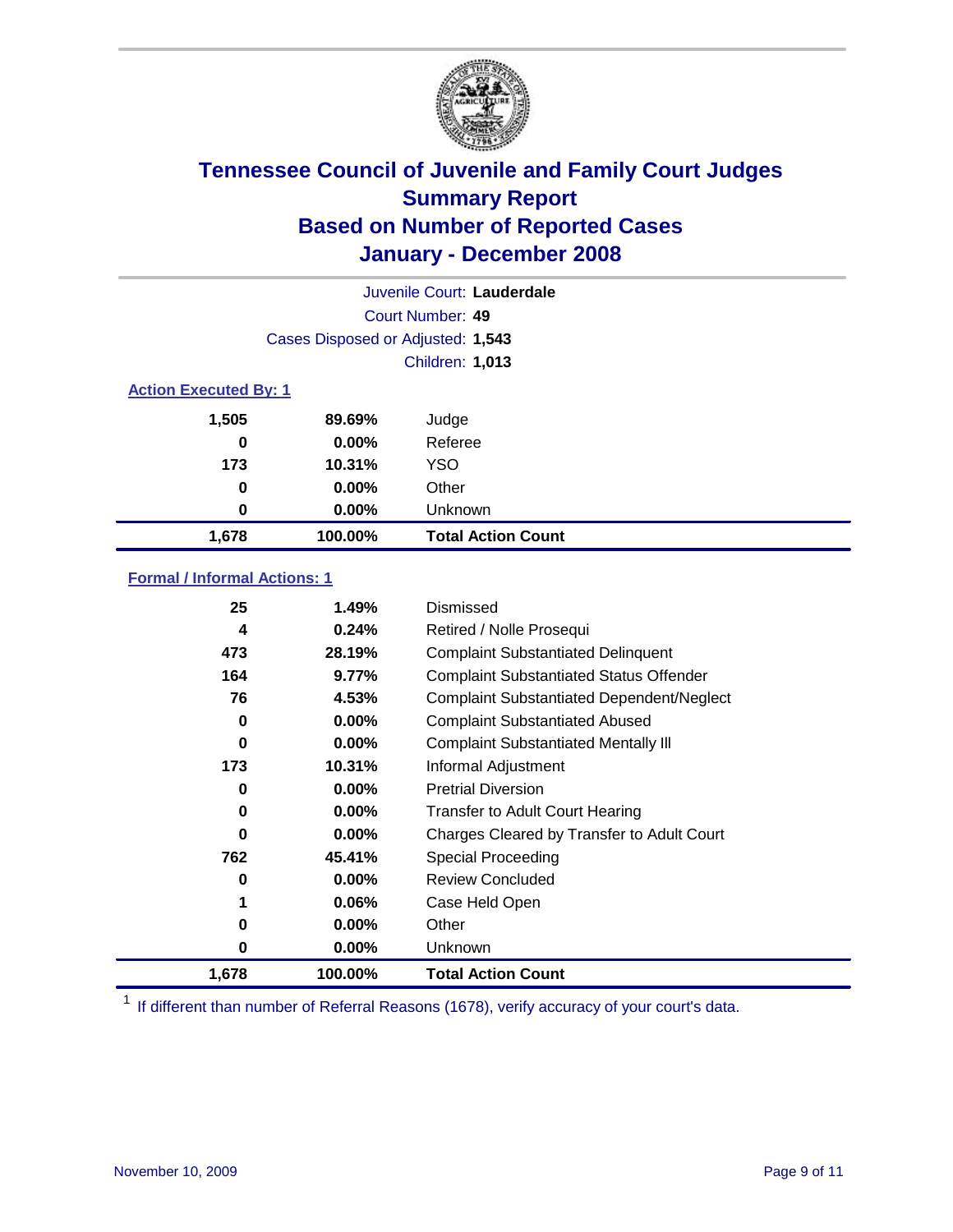

|                       |                                   | Juvenile Court: Lauderdale                            |
|-----------------------|-----------------------------------|-------------------------------------------------------|
|                       |                                   | Court Number: 49                                      |
|                       | Cases Disposed or Adjusted: 1,543 |                                                       |
|                       |                                   | Children: 1,013                                       |
| <b>Case Outcomes:</b> |                                   | There can be multiple outcomes for one child or case. |
| 194                   | 4.95%                             | <b>Case Dismissed</b>                                 |
| 4                     | 0.10%                             | Case Retired or Nolle Prosequi                        |
| 163                   | 4.16%                             | Warned / Counseled                                    |
| 140                   | 3.57%                             | <b>Held Open For Review</b>                           |
| 70                    | 1.78%                             | Supervision / Probation to Juvenile Court             |
| 0                     | 0.00%                             | <b>Probation to Parents</b>                           |
| 0                     | 0.00%                             | Referral to Another Entity for Supervision / Service  |
| 65                    | 1.66%                             | Referred for Mental Health Counseling                 |
| 18                    | 0.46%                             | Referred for Alcohol and Drug Counseling              |
| 0                     | 0.00%                             | <b>Referred to Alternative School</b>                 |
| 0                     | 0.00%                             | Referred to Private Child Agency                      |
| 0                     | 0.00%                             | Referred to Defensive Driving School                  |
| 22                    | 0.56%                             | Referred to Alcohol Safety School                     |
| 0                     | 0.00%                             | Referred to Juvenile Court Education-Based Program    |
| 47                    | 1.20%                             | Driver's License Held Informally                      |
| 0                     | 0.00%                             | <b>Voluntary Placement with DMHMR</b>                 |
| 0                     | 0.00%                             | <b>Private Mental Health Placement</b>                |
| 0                     | 0.00%                             | Private MR Placement                                  |
| 0                     | 0.00%                             | Placement with City/County Agency/Facility            |
| 0                     | 0.00%                             | Placement with Relative / Other Individual            |
| 160                   | 4.08%                             | Fine                                                  |
| 253                   | 6.45%                             | <b>Public Service</b>                                 |
| 32                    | 0.82%                             | Restitution                                           |
| 0                     | 0.00%                             | <b>Runaway Returned</b>                               |
| 178                   | 4.54%                             | No Contact Order                                      |
| 0                     | 0.00%                             | Injunction Other than No Contact Order                |
| 31                    | 0.79%                             | <b>House Arrest</b>                                   |
| 246                   | 6.27%                             | <b>Court Defined Curfew</b>                           |
| 0                     | 0.00%                             | Dismissed from Informal Adjustment                    |
| 0                     | 0.00%                             | <b>Dismissed from Pretrial Diversion</b>              |
| 0                     | 0.00%                             | <b>Released from Probation</b>                        |
| 7                     | 0.18%                             | <b>Transferred to Adult Court</b>                     |
| 0                     | $0.00\%$                          | <b>DMHMR Involuntary Commitment</b>                   |